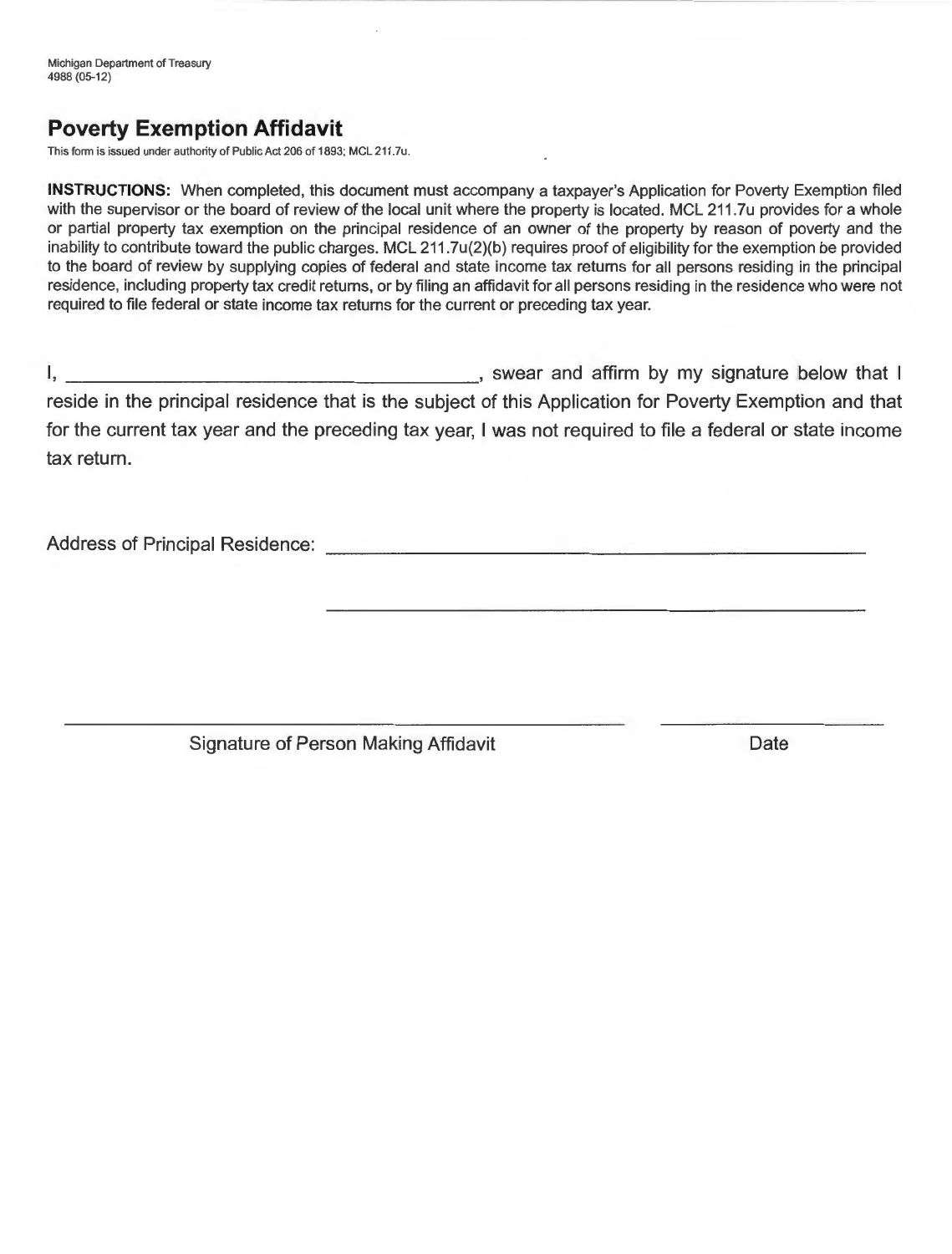## **Application for MCL 211.7u Poverty Exemption**

This form is issued under the authority of the General Property Tax Act, Public Act 206 of 1893, MCL 211.?u.

MCL 211.7u of the General Property Tax Act, Public Act 206 of 1893, provides a property tax exemption for the principal residence of persons who, by reason of poverty, are unable to contribute toward the public charges. This application is to be used to apply for the exemption and must be filed with the Board of Review where the property is located. This application may be submitted to the city or township the property is located in each year on or after January 1.

**To be considered complete, this application must:** 1) be completed in its entirety, 2) include information regarding all members residing within the household, and 3) include all required documentation as listed within the application. Please write legibly and attach additional pages as necessary.

|                                                    | PART 1: PERSONAL INFORMATION - Petitioner must list all required personal information.                                                                                                               |                       |                                                                           |                                         |                                  |              |                                             |  |  |
|----------------------------------------------------|------------------------------------------------------------------------------------------------------------------------------------------------------------------------------------------------------|-----------------------|---------------------------------------------------------------------------|-----------------------------------------|----------------------------------|--------------|---------------------------------------------|--|--|
|                                                    | Petitioner's Name                                                                                                                                                                                    | Daytime Phone Number  |                                                                           |                                         |                                  |              |                                             |  |  |
|                                                    | Age of Petitioner                                                                                                                                                                                    | <b>Marital Status</b> |                                                                           |                                         |                                  |              | Number of Legal Dependents                  |  |  |
|                                                    | Property Address of Principal Residence                                                                                                                                                              |                       |                                                                           | City                                    |                                  | <b>State</b> | ZIP Code                                    |  |  |
| Check if applied for Homestead Property Tax Credit |                                                                                                                                                                                                      |                       |                                                                           | Amount of Homestead Property Tax Credit |                                  |              |                                             |  |  |
|                                                    | <b>PART 2: REAL ESTATE INFORMATION</b>                                                                                                                                                               |                       |                                                                           |                                         |                                  |              |                                             |  |  |
|                                                    | List the real estate information related to your principal residence. Be prepared to provide a deed, land contract or other<br>evidence of ownership of the property at the Board of Review meeting. |                       |                                                                           |                                         |                                  |              |                                             |  |  |
|                                                    | Property Parcel Code Number                                                                                                                                                                          |                       |                                                                           | Name of Mortgage Company                |                                  |              |                                             |  |  |
|                                                    | Unpaid Balance Owed on Principal Residence                                                                                                                                                           |                       | Monthly Payment                                                           |                                         | Length of Time at this Residence |              |                                             |  |  |
|                                                    |                                                                                                                                                                                                      |                       |                                                                           |                                         |                                  |              |                                             |  |  |
|                                                    | <b>PART 3: ADDITIONAL PROPERTY INFORMATION</b>                                                                                                                                                       |                       |                                                                           |                                         |                                  |              |                                             |  |  |
|                                                    | List information related to any other property owned by you or any member residing in the household.                                                                                                 |                       |                                                                           |                                         |                                  |              |                                             |  |  |
|                                                    | information below.                                                                                                                                                                                   |                       | Check if you own, or are buying, other property. If checked, complete the |                                         |                                  |              | Amount of Income Earned from other Property |  |  |
|                                                    | <b>Property Address</b>                                                                                                                                                                              |                       |                                                                           | City                                    |                                  | <b>State</b> | ZIP Code                                    |  |  |
| 1                                                  | Name of Owner(s)                                                                                                                                                                                     |                       |                                                                           | <b>Assessed Value</b>                   | Date of Last Taxes Paid          |              | Amount of Taxes Paid                        |  |  |
|                                                    | <b>Property Address</b>                                                                                                                                                                              |                       |                                                                           | City                                    |                                  | State        | ZIP Code                                    |  |  |
| $\overline{2}$                                     | Name of Owner(s)                                                                                                                                                                                     |                       |                                                                           | <b>Assessed Value</b>                   | Date of Last Taxes Paid          |              | Amount of Taxes Paid                        |  |  |
|                                                    |                                                                                                                                                                                                      |                       |                                                                           |                                         |                                  |              |                                             |  |  |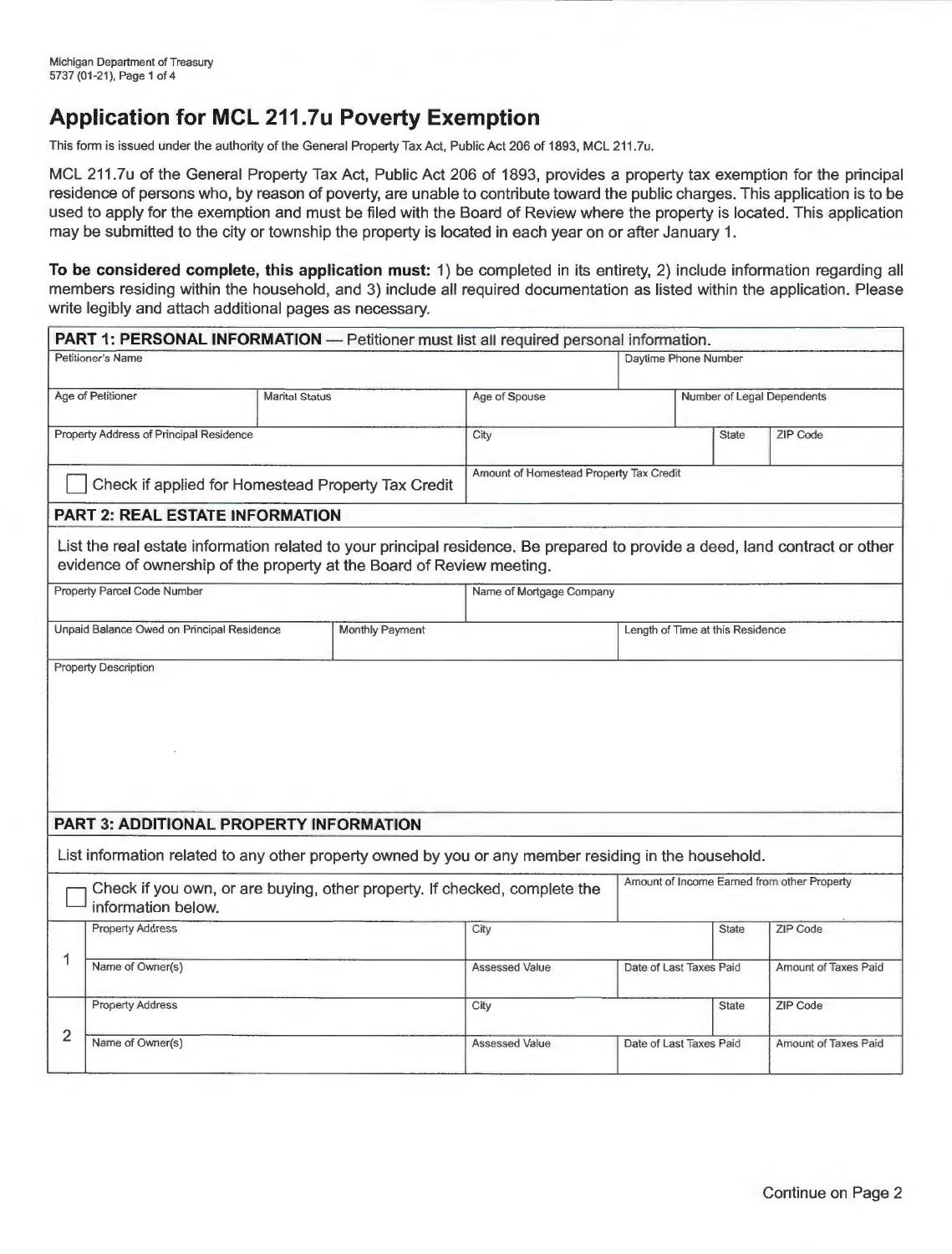| <b>PART 4: EMPLOYMENT INFORMATION - List your current employment information.</b>                                                                                                                                                                                                                                                                                                                                                      |                                   |                                   |                                        |                            |                  |                                   |
|----------------------------------------------------------------------------------------------------------------------------------------------------------------------------------------------------------------------------------------------------------------------------------------------------------------------------------------------------------------------------------------------------------------------------------------|-----------------------------------|-----------------------------------|----------------------------------------|----------------------------|------------------|-----------------------------------|
| Name of Employer                                                                                                                                                                                                                                                                                                                                                                                                                       |                                   |                                   |                                        |                            |                  |                                   |
| Address of Employer                                                                                                                                                                                                                                                                                                                                                                                                                    |                                   |                                   | City                                   |                            | State            | ZIP Code                          |
| <b>Contact Person</b>                                                                                                                                                                                                                                                                                                                                                                                                                  |                                   |                                   | Employer Telephone Number              |                            |                  |                                   |
|                                                                                                                                                                                                                                                                                                                                                                                                                                        |                                   |                                   |                                        |                            |                  |                                   |
| <b>PART 5: INCOME SOURCES</b>                                                                                                                                                                                                                                                                                                                                                                                                          |                                   |                                   |                                        |                            |                  |                                   |
| List all income sources, including but not limited to: salaries, Social Security, rents, pensions, IRAs (individual retirement<br>accounts), unemployment compensation, disability, government pensions, worker's compensation, dividends, claims and<br>judgments from lawsuits, alimony, child support, friend or family contribution, reverse mortgage, or any other source of<br>income, for all persons residing at the property. |                                   |                                   |                                        |                            |                  |                                   |
|                                                                                                                                                                                                                                                                                                                                                                                                                                        | <b>Source of Income</b>           |                                   |                                        |                            | (indicate which) | <b>Monthly or Annual Income</b>   |
|                                                                                                                                                                                                                                                                                                                                                                                                                                        |                                   |                                   |                                        |                            |                  |                                   |
| PART 6: CHECKING, SAVINGS AND INVESTMENT INFORMATION                                                                                                                                                                                                                                                                                                                                                                                   |                                   |                                   |                                        |                            |                  |                                   |
| List any and all savings owned by all household members, including but not limited to: checking accounts, savings<br>accounts, postal savings, credit union shares, certificates of deposit, cash, stocks, bonds, or similar investments, for all<br>persons residing at the property.                                                                                                                                                 |                                   |                                   |                                        |                            |                  |                                   |
| <b>Name of Financial Institution</b><br>or Investments                                                                                                                                                                                                                                                                                                                                                                                 |                                   | <b>Amount</b><br>on Deposit       | <b>Current</b><br><b>Interest Rate</b> | <b>Name on Account</b>     |                  | Value of<br>Investment            |
|                                                                                                                                                                                                                                                                                                                                                                                                                                        |                                   |                                   |                                        |                            |                  |                                   |
| <b>PART 7: LIFE INSURANCE</b> - List all policies held by all household members.                                                                                                                                                                                                                                                                                                                                                       |                                   |                                   |                                        |                            |                  |                                   |
| <b>Name of Insured</b>                                                                                                                                                                                                                                                                                                                                                                                                                 | <b>Amount of</b><br><b>Policy</b> | <b>Monthly</b><br><b>Payments</b> | <b>Policy Paid in</b><br>Full          | <b>Name of Beneficiary</b> |                  | <b>Relationship to</b><br>Insured |
|                                                                                                                                                                                                                                                                                                                                                                                                                                        |                                   |                                   |                                        |                            |                  |                                   |
| <b>PART 8: MOTOR VEHICLE INFORMATION</b>                                                                                                                                                                                                                                                                                                                                                                                               |                                   |                                   |                                        |                            |                  |                                   |
| All motor vehicles (including motorcycles, motor homes, camper trailers, etc.) held or owned by any person residing<br>within the household must be listed.                                                                                                                                                                                                                                                                            |                                   |                                   |                                        |                            |                  |                                   |
| <b>Make</b>                                                                                                                                                                                                                                                                                                                                                                                                                            |                                   | Year                              |                                        | <b>Monthly Payment</b>     |                  | <b>Balance Owed</b>               |
|                                                                                                                                                                                                                                                                                                                                                                                                                                        |                                   |                                   |                                        |                            |                  |                                   |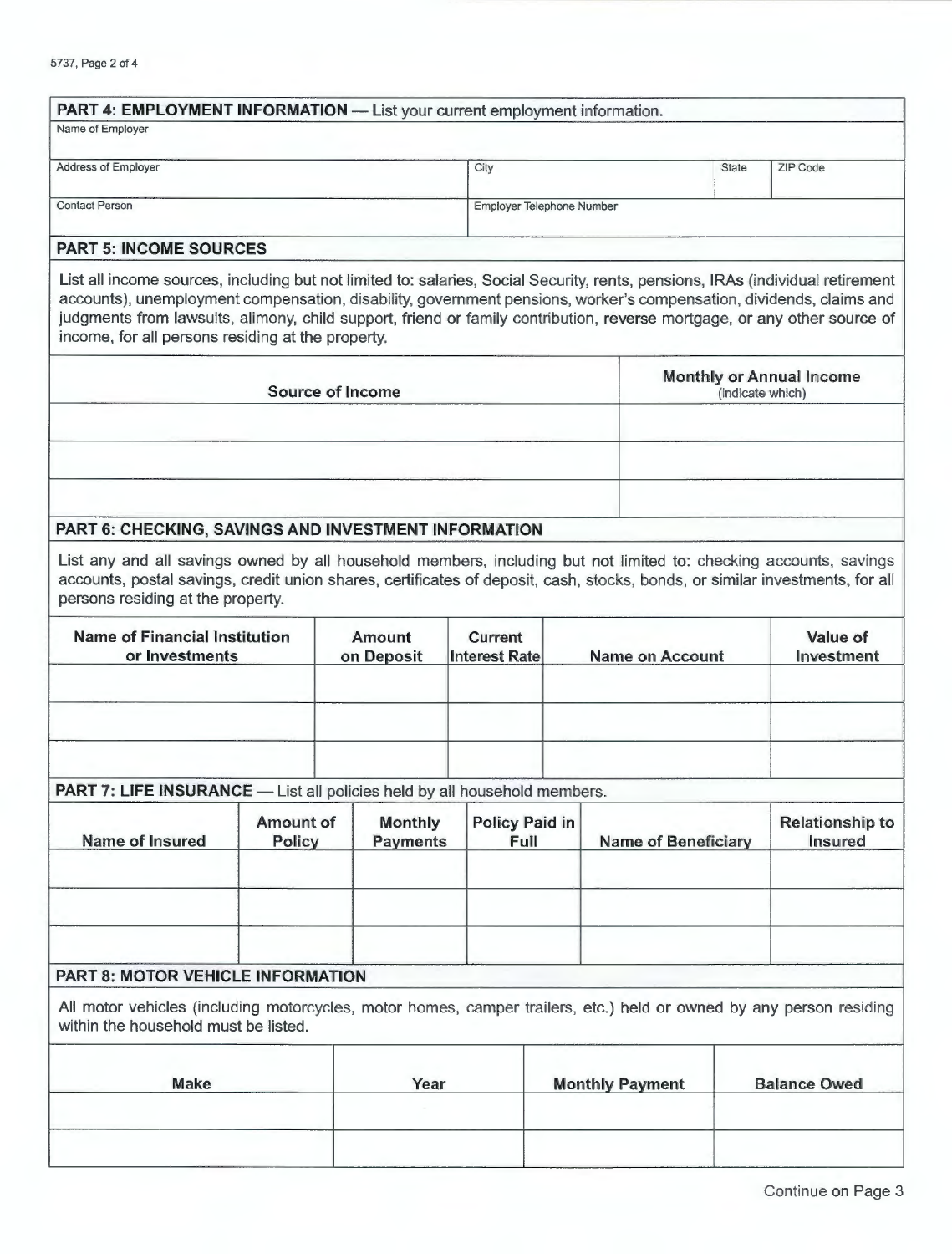| Relationship<br>to Applicant<br><b>First and Last Name</b><br><b>Place of Employment</b><br><b>Family Income</b><br>Age<br>PART 10: PERSONAL DEBT - List all personal debt for all household members.<br><b>Date</b><br><b>Creditor</b><br>of Debt<br><b>Original Balance Monthly Payment</b><br><b>Balance Owed</b><br><b>Purpose of Debt</b><br>PART 11: MONTHLY EXPENSE INFORMATION<br>The amount of monthly expenses related to the principal residence for each category must be listed. Indicate N/A as<br>necessary.<br>Heating<br>Electric<br>Water<br>Phone<br>Cable<br>Food<br>Clothing<br>Health Insurance<br>Car Expense (gas, repair, etc.)<br>Garbage<br>Daycare<br>Other (type and amount)<br>Other (type and amount)<br>Other (type and amount)<br>Other (type and amount)<br>Other (type and amount)<br>Other (type and amount) | PART 9: HOUSEHOLD OCCUPANTS - List all persons living in the household. |  |  |  |  |  |  |  |                    |
|--------------------------------------------------------------------------------------------------------------------------------------------------------------------------------------------------------------------------------------------------------------------------------------------------------------------------------------------------------------------------------------------------------------------------------------------------------------------------------------------------------------------------------------------------------------------------------------------------------------------------------------------------------------------------------------------------------------------------------------------------------------------------------------------------------------------------------------------------|-------------------------------------------------------------------------|--|--|--|--|--|--|--|--------------------|
|                                                                                                                                                                                                                                                                                                                                                                                                                                                                                                                                                                                                                                                                                                                                                                                                                                                  |                                                                         |  |  |  |  |  |  |  | \$ Contribution to |
|                                                                                                                                                                                                                                                                                                                                                                                                                                                                                                                                                                                                                                                                                                                                                                                                                                                  |                                                                         |  |  |  |  |  |  |  |                    |
|                                                                                                                                                                                                                                                                                                                                                                                                                                                                                                                                                                                                                                                                                                                                                                                                                                                  |                                                                         |  |  |  |  |  |  |  |                    |
|                                                                                                                                                                                                                                                                                                                                                                                                                                                                                                                                                                                                                                                                                                                                                                                                                                                  |                                                                         |  |  |  |  |  |  |  |                    |
|                                                                                                                                                                                                                                                                                                                                                                                                                                                                                                                                                                                                                                                                                                                                                                                                                                                  |                                                                         |  |  |  |  |  |  |  |                    |
|                                                                                                                                                                                                                                                                                                                                                                                                                                                                                                                                                                                                                                                                                                                                                                                                                                                  |                                                                         |  |  |  |  |  |  |  |                    |
|                                                                                                                                                                                                                                                                                                                                                                                                                                                                                                                                                                                                                                                                                                                                                                                                                                                  |                                                                         |  |  |  |  |  |  |  |                    |
|                                                                                                                                                                                                                                                                                                                                                                                                                                                                                                                                                                                                                                                                                                                                                                                                                                                  |                                                                         |  |  |  |  |  |  |  |                    |
|                                                                                                                                                                                                                                                                                                                                                                                                                                                                                                                                                                                                                                                                                                                                                                                                                                                  |                                                                         |  |  |  |  |  |  |  |                    |
|                                                                                                                                                                                                                                                                                                                                                                                                                                                                                                                                                                                                                                                                                                                                                                                                                                                  |                                                                         |  |  |  |  |  |  |  |                    |
|                                                                                                                                                                                                                                                                                                                                                                                                                                                                                                                                                                                                                                                                                                                                                                                                                                                  |                                                                         |  |  |  |  |  |  |  |                    |
|                                                                                                                                                                                                                                                                                                                                                                                                                                                                                                                                                                                                                                                                                                                                                                                                                                                  |                                                                         |  |  |  |  |  |  |  |                    |
|                                                                                                                                                                                                                                                                                                                                                                                                                                                                                                                                                                                                                                                                                                                                                                                                                                                  |                                                                         |  |  |  |  |  |  |  |                    |
|                                                                                                                                                                                                                                                                                                                                                                                                                                                                                                                                                                                                                                                                                                                                                                                                                                                  |                                                                         |  |  |  |  |  |  |  |                    |
|                                                                                                                                                                                                                                                                                                                                                                                                                                                                                                                                                                                                                                                                                                                                                                                                                                                  |                                                                         |  |  |  |  |  |  |  |                    |
|                                                                                                                                                                                                                                                                                                                                                                                                                                                                                                                                                                                                                                                                                                                                                                                                                                                  |                                                                         |  |  |  |  |  |  |  |                    |
|                                                                                                                                                                                                                                                                                                                                                                                                                                                                                                                                                                                                                                                                                                                                                                                                                                                  |                                                                         |  |  |  |  |  |  |  |                    |
|                                                                                                                                                                                                                                                                                                                                                                                                                                                                                                                                                                                                                                                                                                                                                                                                                                                  |                                                                         |  |  |  |  |  |  |  |                    |
|                                                                                                                                                                                                                                                                                                                                                                                                                                                                                                                                                                                                                                                                                                                                                                                                                                                  |                                                                         |  |  |  |  |  |  |  |                    |
|                                                                                                                                                                                                                                                                                                                                                                                                                                                                                                                                                                                                                                                                                                                                                                                                                                                  |                                                                         |  |  |  |  |  |  |  |                    |
|                                                                                                                                                                                                                                                                                                                                                                                                                                                                                                                                                                                                                                                                                                                                                                                                                                                  |                                                                         |  |  |  |  |  |  |  |                    |
|                                                                                                                                                                                                                                                                                                                                                                                                                                                                                                                                                                                                                                                                                                                                                                                                                                                  |                                                                         |  |  |  |  |  |  |  |                    |
|                                                                                                                                                                                                                                                                                                                                                                                                                                                                                                                                                                                                                                                                                                                                                                                                                                                  |                                                                         |  |  |  |  |  |  |  |                    |
|                                                                                                                                                                                                                                                                                                                                                                                                                                                                                                                                                                                                                                                                                                                                                                                                                                                  |                                                                         |  |  |  |  |  |  |  |                    |
|                                                                                                                                                                                                                                                                                                                                                                                                                                                                                                                                                                                                                                                                                                                                                                                                                                                  |                                                                         |  |  |  |  |  |  |  |                    |
|                                                                                                                                                                                                                                                                                                                                                                                                                                                                                                                                                                                                                                                                                                                                                                                                                                                  |                                                                         |  |  |  |  |  |  |  |                    |
|                                                                                                                                                                                                                                                                                                                                                                                                                                                                                                                                                                                                                                                                                                                                                                                                                                                  |                                                                         |  |  |  |  |  |  |  |                    |
|                                                                                                                                                                                                                                                                                                                                                                                                                                                                                                                                                                                                                                                                                                                                                                                                                                                  |                                                                         |  |  |  |  |  |  |  |                    |
|                                                                                                                                                                                                                                                                                                                                                                                                                                                                                                                                                                                                                                                                                                                                                                                                                                                  |                                                                         |  |  |  |  |  |  |  |                    |
|                                                                                                                                                                                                                                                                                                                                                                                                                                                                                                                                                                                                                                                                                                                                                                                                                                                  |                                                                         |  |  |  |  |  |  |  |                    |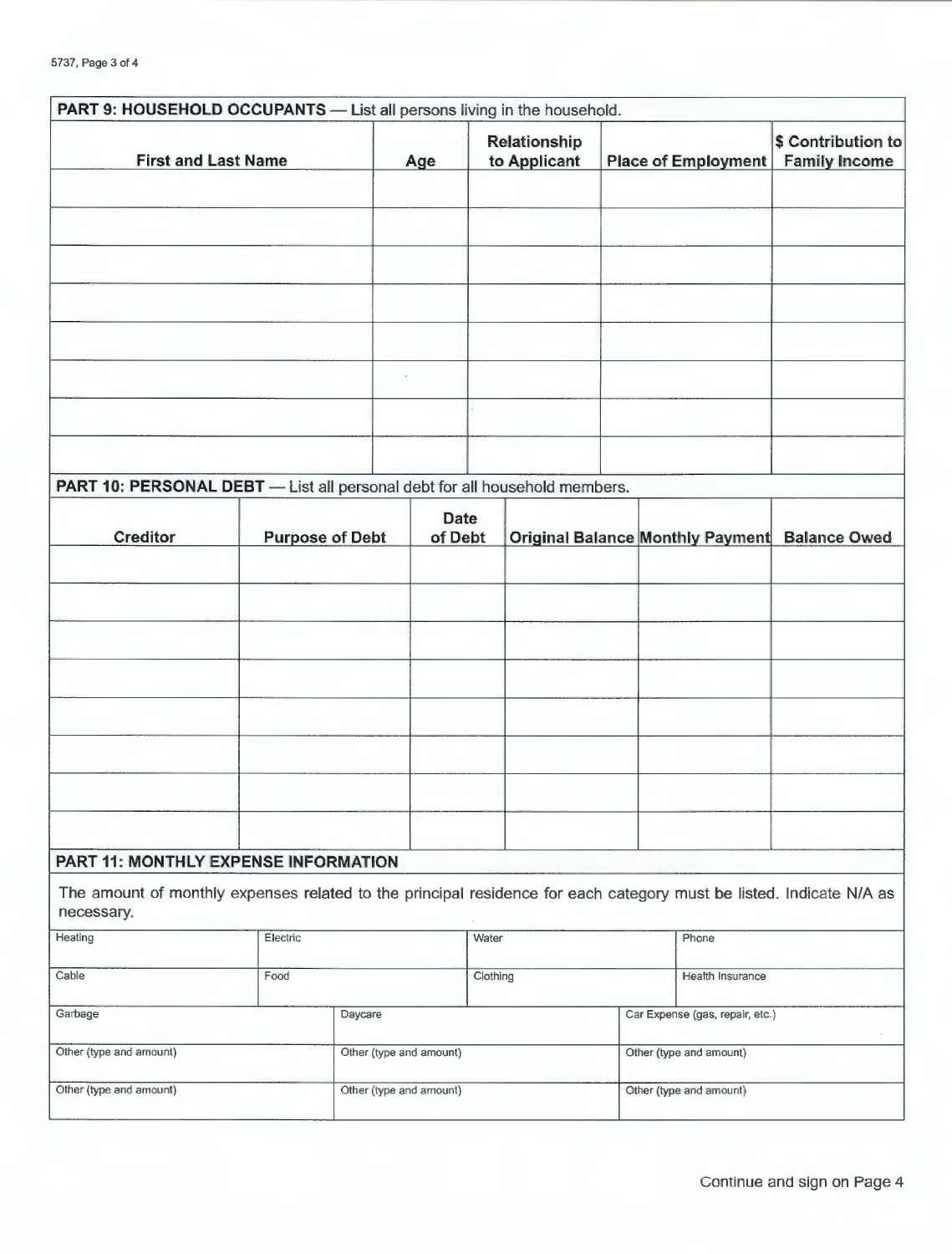**NOTICE:** Per MCL 211.7u(2)(b), federal and state income tax returns for all persons residing in the principal residence, including any property tax credit returns, filed in the immediately preceding year or in the current year must be submitted with this application. Federal and state income tax returns are not required for a person residing in the principal residence if that person was not required to file a federal or state income tax return in the tax year in which the exemption under this section is claimed or in the immediately preceding tax year.

## **PART 11: POLICY AND GUIDELINES ACKNOWLEDGMENT**

The governing body of the local assessing unit shall determine and make available to the public the policy and guidelines used for the granting of exemptions under MCL 211 .7u. In order to be eligible for the exemption, the applicant must meet the federal poverty guidelines published in the prior calendar year in the Federal Register by the United States Department of Health and Human Services under its authority to revise the poverty line under 42 USC 9902, or alternative guidelines adopted by the governing body of the local assessing unit so long as the alternative guidelines do not provide income eligibility requirements less than the federal guidelines. The policy and guidelines must include, but are not limited to, the specific income and asset levels of the claimant and total household income and assets. The combined assets of all persons must not exceed the limits set forth in the guidelines adopted by the local assessing unit.

The applicant has reviewed the applicable policy and guidelines adopted by the city or township, including the specific income and asset levels of the claimant and total household income and assets.

## **PART 12: CERTIFICATION**

I hereby certify to the best of my knowledge that the information provided in this form is complete, accurate and I am eligible for the exemption from property taxes pursuant to Michigan Compiled Law, Section 211.7u.

Printed Name Signature Date of Date of Date of Date of Date of Date of Date of Date of Date of Date of Date of Date of Date of Date of Date of Date of Date of Date of Date of Date of Date of Date of Date of Date of Date of

**This application shall be filed after January 1, but before the day prior to the last day of the local unit's December Board of Review.** 

**Decision of the March Board of Review may be appealed by petition to the Michigan Tax Tribunal by July 31 of the current year. A July or December Board of Review decision may be appealed to the Michigan Tax Tribunal by petition within 35 days of decision. A copy of the Board of Review decision must be included with the petition.** 

Michigan Tax Tribunal PO Box 30232 Lansing Ml 48909

Phone: 517-335-9760 E-mail: **taxtrib@michigan.gov**